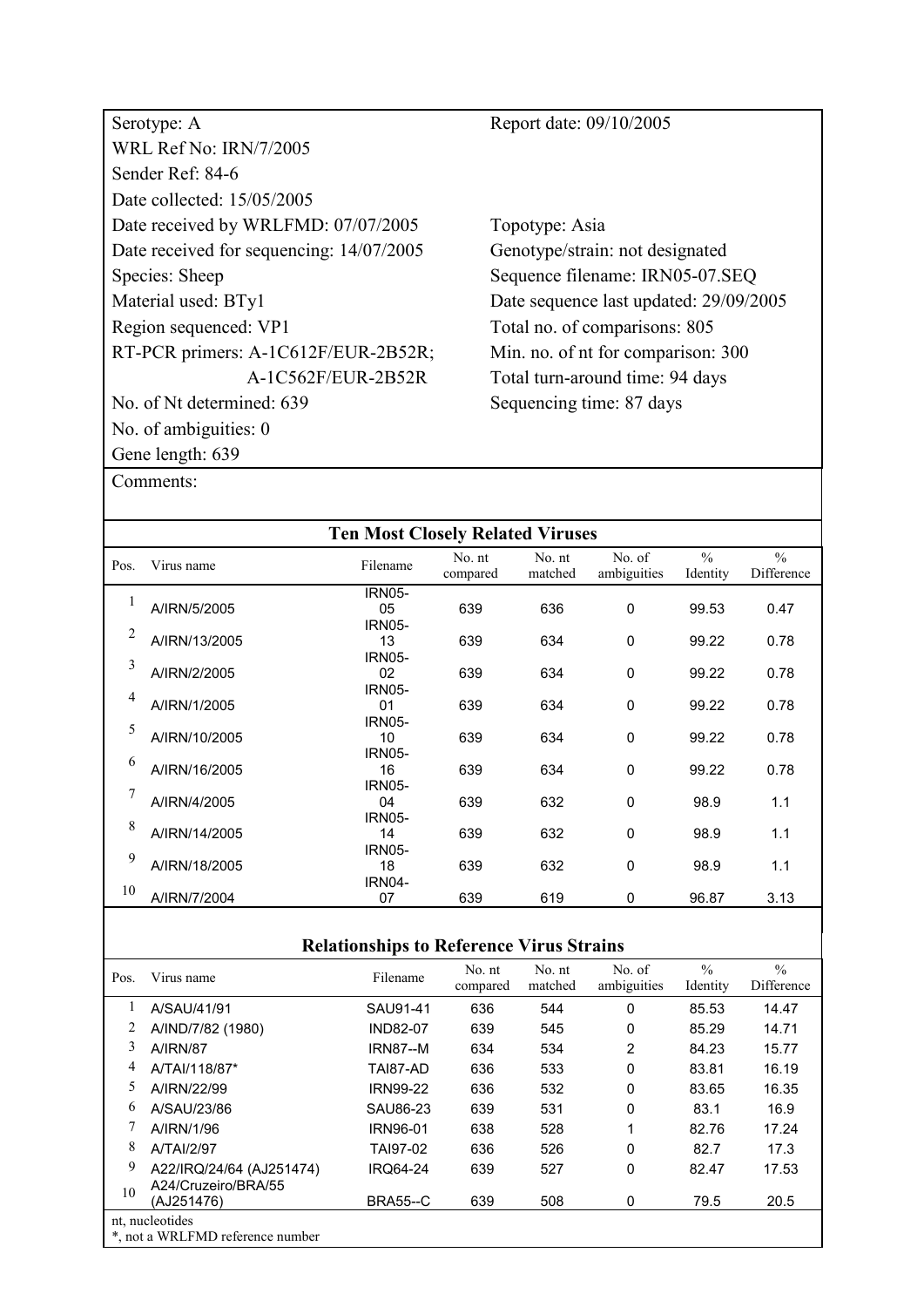| Serotype: A                              |
|------------------------------------------|
| WRL Ref No: IRN/10/2005                  |
| Sender Ref <sup>.</sup> 84-9             |
| Date collected: 28/05/2005               |
| Date received by WRLFMD: 07/07/2005      |
| Date received for sequencing: 14/07/2005 |
| Species: Cattle                          |
| Material used: BTy1                      |
| Region sequenced: VP1                    |
| RT-PCR primers: A-1C612F/EUR-2B52R;      |
| A-1C562F/EUR-2B52R                       |
| No. of Nt determined: 639                |
| No. of ambiguities: 0                    |
| Gene length: 639                         |

Report date: 09/10/2005

Topotype: Asia Genotype/strain: not designated Sequence filename: IRN05-10.SEQ Date sequence last updated: 29/09/2005 Total no. of comparisons: 805 Min. no. of nt for comparison: 300 Total turn-around time: 94 days Sequencing time: 87 days

| Comments: |
|-----------|
|-----------|

|      |               | <b>Ten Most Closely Related Viruses</b> |                    |                   |                       |                           |                             |
|------|---------------|-----------------------------------------|--------------------|-------------------|-----------------------|---------------------------|-----------------------------|
| Pos. | Virus name    | Filename                                | No. nt<br>compared | No. nt<br>matched | No. of<br>ambiguities | $\frac{0}{0}$<br>Identity | $\frac{0}{0}$<br>Difference |
|      |               | <b>IRN05-</b>                           |                    |                   |                       |                           |                             |
|      | A/IRN/13/2005 | 13<br><b>IRN05-</b>                     | 639                | 639               | $\mathbf 0$           | 100                       | $\mathbf 0$                 |
| 2    | A/IRN/16/2005 | 16                                      | 639                | 639               | $\mathbf 0$           | 100                       | 0                           |
| 3    |               | <b>IRN05-</b>                           |                    |                   |                       |                           |                             |
|      | A/IRN/14/2005 | 14<br><b>IRN05-</b>                     | 639                | 637               | 0                     | 99.69                     | 0.31                        |
| 4    | A/IRN/5/2005  | 05                                      | 639                | 637               | 0                     | 99.69                     | 0.31                        |
| 5    |               | <b>IRN05-</b>                           |                    |                   |                       |                           |                             |
|      | A/IRN/18/2005 | 18<br><b>IRN05-</b>                     | 639                | 637               | 0                     | 99.69                     | 0.31                        |
| 6    | A/IRN/7/2005  | 07                                      | 639                | 634               | 0                     | 99.22                     | 0.78                        |
| 7    |               | <b>IRN05-</b>                           |                    |                   |                       |                           |                             |
|      | A/IRN/2/2005  | 02<br><b>IRN05-</b>                     | 639                | 633               | $\mathbf 0$           | 99.06                     | 0.94                        |
| 8    | A/IRN/1/2005  | 01                                      | 639                | 633               | 0                     | 99.06                     | 0.94                        |
| 9    |               | <b>IRN05-</b><br>04                     |                    |                   | $\mathbf 0$           |                           |                             |
|      | A/IRN/4/2005  | <b>IRN04-</b>                           | 639                | 631               |                       | 98.75                     | 1.25                        |
| 10   | A/IRN/7/2004  | 07                                      | 639                | 620               | 0                     | 97.03                     | 2.97                        |

| Pos. | Virus name                        | Filename        | No. nt<br>compared | No. nt<br>matched | No. of<br>ambiguities | $\frac{0}{0}$<br>Identity | $\frac{0}{0}$<br>Difference |
|------|-----------------------------------|-----------------|--------------------|-------------------|-----------------------|---------------------------|-----------------------------|
|      | A/SAU/41/91                       | SAU91-41        | 636                | 542               | 0                     | 85.22                     | 14.78                       |
|      | A/IND/7/82 (1980)                 | <b>IND82-07</b> | 639                | 542               | 0                     | 84.82                     | 15.18                       |
| 3    | A/IRN/22/99                       | <b>IRN99-22</b> | 636                | 535               | 0                     | 84.12                     | 15.88                       |
| 4    | <b>A/IRN/87</b>                   | <b>IRN87--M</b> | 634                | 533               | $\overline{2}$        | 84.07                     | 15.93                       |
| 5    | A/TAI/118/87*                     | TAI87-AD        | 636                | 532               | 0                     | 83.65                     | 16.35                       |
| 6    | A22/IRQ/24/64 (AJ251474)          | <b>IRQ64-24</b> | 639                | 528               | 0                     | 82.63                     | 17.37                       |
|      | A/SAU/23/86                       | SAU86-23        | 639                | 528               | 0                     | 82.63                     | 17.37                       |
| 8    | A/IRN/1/96                        | <b>IRN96-01</b> | 638                | 527               |                       | 82.6                      | 17.4                        |
| 9    | <b>A/TAI/2/97</b>                 | TAI97-02        | 636                | 525               | 0                     | 82.55                     | 17.45                       |
| 10   | A24/Cruzeiro/BRA/55<br>(AJ251476) | <b>BRA55--C</b> | 639                | 509               | 0                     | 79.66                     | 20.34                       |
|      | nt, nucleotides                   |                 |                    |                   |                       |                           |                             |
|      | *, not a WRLFMD reference number  |                 |                    |                   |                       |                           |                             |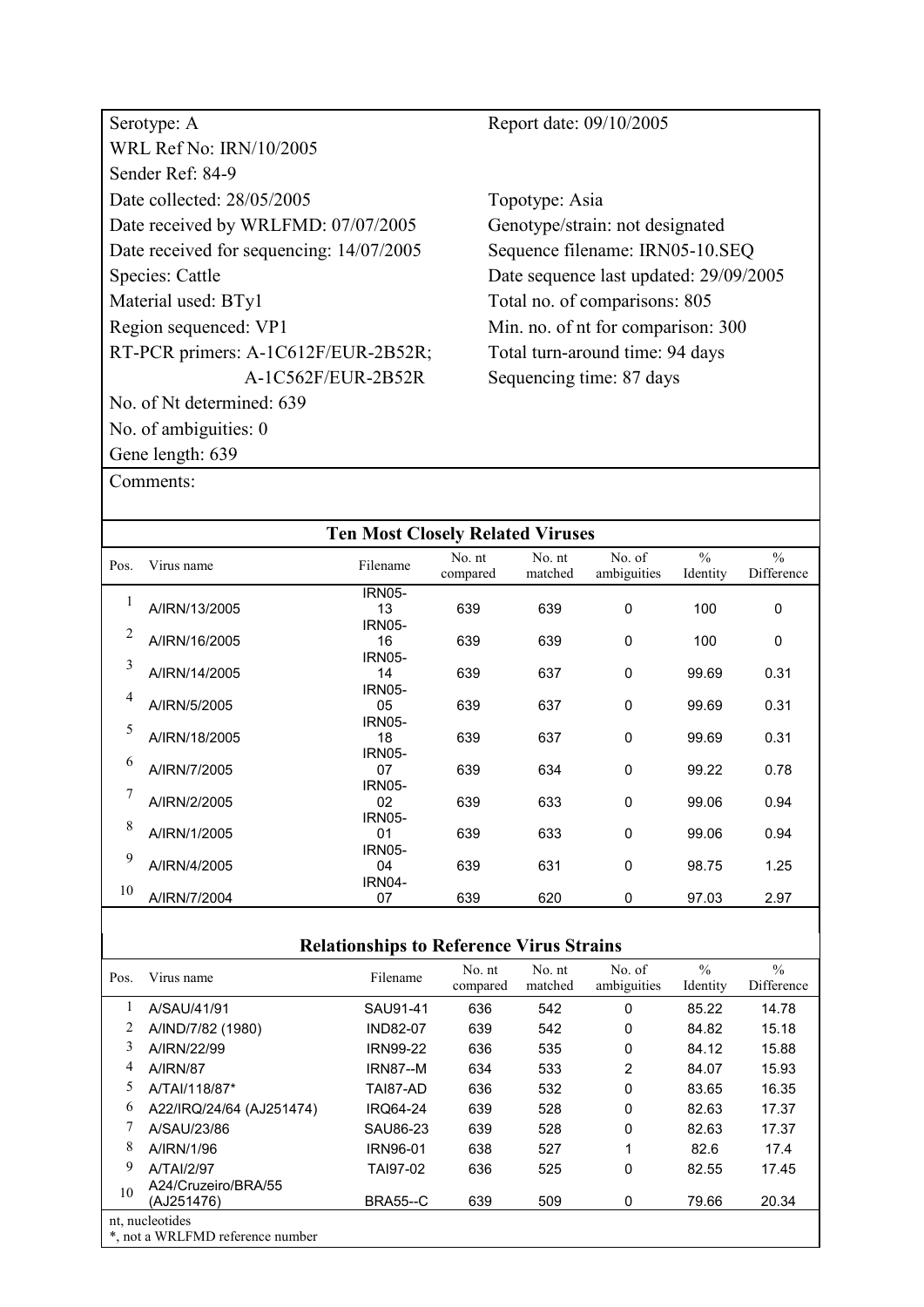| Serotype: A                              | Report date: 09/10/2005                |
|------------------------------------------|----------------------------------------|
| <b>WRL Ref No: IRN/13/2005</b>           |                                        |
| Sender Ref: 84-8                         |                                        |
| Date collected: 30/05/2005               |                                        |
| Date received by WRLFMD: 07/07/2005      | Topotype: Asia                         |
| Date received for sequencing: 14/07/2005 | Genotype/strain: not designated        |
| Species: Cattle                          | Sequence filename: IRN05-13.SEQ        |
| Material used: BTy1                      | Date sequence last updated: 29/09/2005 |
| Region sequenced: VP1                    | Total no. of comparisons: 805          |
| RT-PCR primers: A-1C612F/EUR-2B52R;      | Min. no. of nt for comparison: 300     |
| A-1C562F/EUR-2B52R                       | Total turn-around time: 94 days        |
| No. of Nt determined: 639                | Sequencing time: 87 days               |
| No. of ambiguities: 0                    |                                        |
| Gene length: 639                         |                                        |

|      |               | <b>Ten Most Closely Related Viruses</b> |                    |                   |                       |                           |                             |
|------|---------------|-----------------------------------------|--------------------|-------------------|-----------------------|---------------------------|-----------------------------|
| Pos. | Virus name    | Filename                                | No. nt<br>compared | No. nt<br>matched | No. of<br>ambiguities | $\frac{0}{0}$<br>Identity | $\frac{0}{0}$<br>Difference |
|      |               | <b>IRN05-</b>                           |                    |                   |                       |                           |                             |
| 1    | A/IRN/10/2005 | 10                                      | 639                | 639               | $\Omega$              | 100                       | 0                           |
| 2    |               | <b>IRN05-</b>                           |                    |                   |                       |                           |                             |
|      | A/IRN/16/2005 | 16                                      | 639                | 639               | $\Omega$              | 100                       | 0                           |
| 3    |               | <b>IRN05-</b>                           |                    |                   |                       |                           |                             |
|      | A/IRN/14/2005 | 14                                      | 639                | 637               | $\Omega$              | 99.69                     | 0.31                        |
| 4    |               | <b>IRN05-</b>                           |                    |                   |                       |                           |                             |
|      | A/IRN/5/2005  | 05                                      | 639                | 637               | $\mathbf 0$           | 99.69                     | 0.31                        |
| 5    |               | <b>IRN05-</b>                           |                    |                   |                       |                           |                             |
|      | A/IRN/18/2005 | 18                                      | 639                | 637               | $\Omega$              | 99.69                     | 0.31                        |
| 6    |               | <b>IRN05-</b>                           |                    |                   |                       |                           |                             |
|      | A/IRN/7/2005  | 07                                      | 639                | 634               | $\Omega$              | 99.22                     | 0.78                        |
| 7    |               | <b>IRN05-</b>                           |                    |                   |                       |                           |                             |
|      | A/IRN/2/2005  | 02                                      | 639                | 633               | $\Omega$              | 99.06                     | 0.94                        |
| 8    |               | <b>IRN05-</b>                           |                    |                   |                       |                           |                             |
|      | A/IRN/1/2005  | 01                                      | 639                | 633               | $\Omega$              | 99.06                     | 0.94                        |
| 9    |               | <b>IRN05-</b>                           |                    |                   |                       |                           |                             |
|      | A/IRN/4/2005  | 04                                      | 639                | 631               | $\mathbf 0$           | 98.75                     | 1.25                        |
| 10   |               | <b>IRN04-</b>                           |                    |                   |                       |                           |                             |
|      | A/IRN/7/2004  | 07                                      | 639                | 620               | $\mathbf{0}$          | 97.03                     | 2.97                        |
|      |               |                                         |                    |                   |                       |                           |                             |

| Pos. | Virus name                       | Filename        | No. nt<br>compared | No. nt<br>matched | No. of<br>ambiguities | $\frac{0}{0}$<br>Identity | $\frac{0}{0}$<br>Difference |
|------|----------------------------------|-----------------|--------------------|-------------------|-----------------------|---------------------------|-----------------------------|
|      | A/SAU/41/91                      | SAU91-41        | 636                | 542               | 0                     | 85.22                     | 14.78                       |
|      | A/IND/7/82 (1980)                | <b>IND82-07</b> | 639                | 542               | 0                     | 84.82                     | 15.18                       |
| 3    | A/IRN/22/99                      | <b>IRN99-22</b> | 636                | 535               | $\mathbf 0$           | 84.12                     | 15.88                       |
| 4    | <b>A/IRN/87</b>                  | <b>IRN87--M</b> | 634                | 533               | $\overline{2}$        | 84.07                     | 15.93                       |
| 5    | A/TAI/118/87*                    | TAI87-AD        | 636                | 532               | 0                     | 83.65                     | 16.35                       |
| 6    | A22/IRQ/24/64 (AJ251474)         | <b>IRO64-24</b> | 639                | 528               | 0                     | 82.63                     | 17.37                       |
|      | A/SAU/23/86                      | SAU86-23        | 639                | 528               | $\mathbf 0$           | 82.63                     | 17.37                       |
| 8    | A/IRN/1/96                       | <b>IRN96-01</b> | 638                | 527               | 1                     | 82.6                      | 17.4                        |
| 9    | A/TAI/2/97                       | TAI97-02        | 636                | 525               | 0                     | 82.55                     | 17.45                       |
| 10   | A24/Cruzeiro/BRA/55              |                 |                    |                   |                       |                           |                             |
|      | (AJ251476)                       | <b>BRA55--C</b> | 639                | 509               | 0                     | 79.66                     | 20.34                       |
|      | nt, nucleotides                  |                 |                    |                   |                       |                           |                             |
|      | *, not a WRLFMD reference number |                 |                    |                   |                       |                           |                             |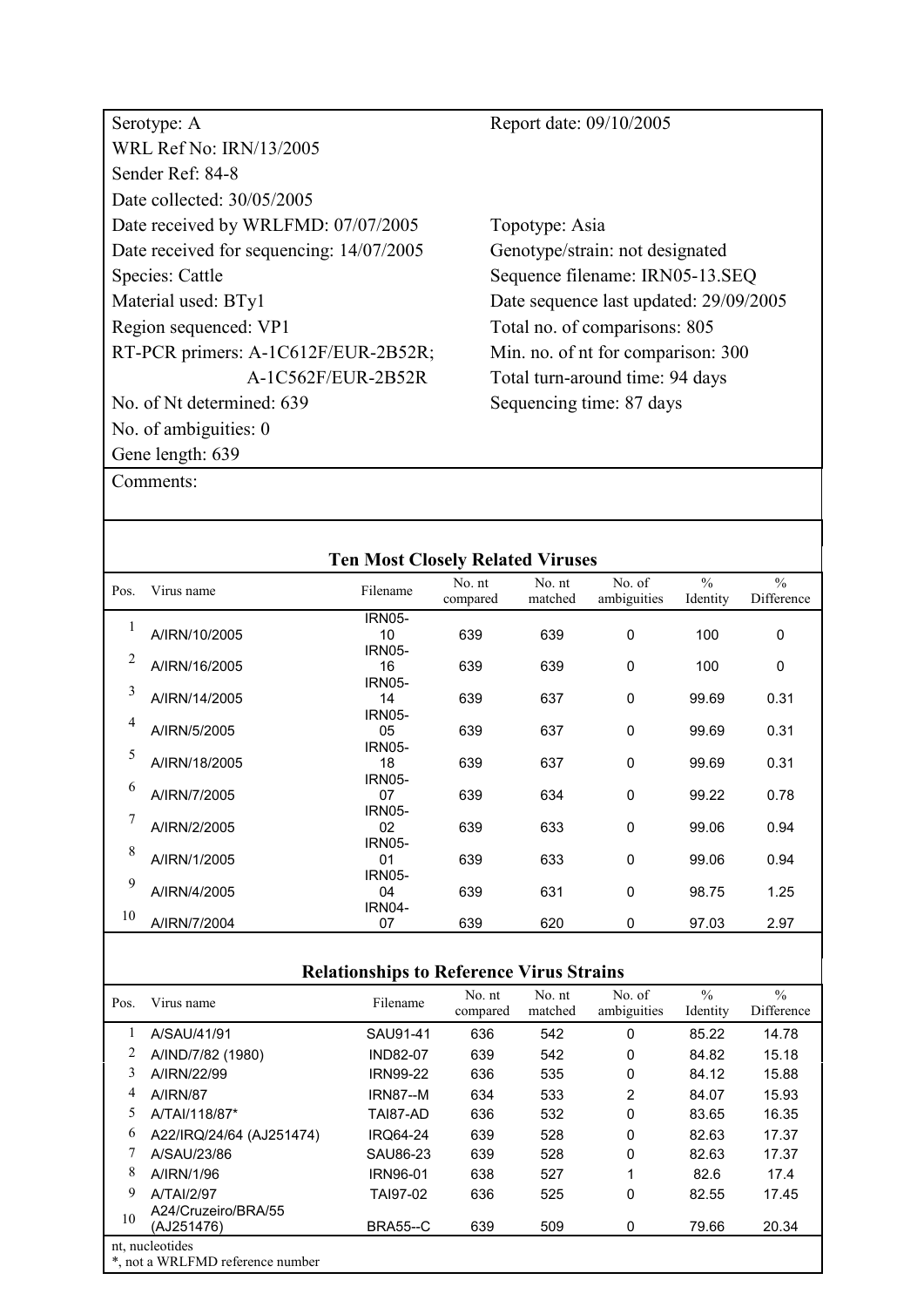| Serotype: A                              | Report date: 09/10/2005                |
|------------------------------------------|----------------------------------------|
| <b>WRL Ref No: IRN/14/2005</b>           |                                        |
| Sender Ref: 84-17                        |                                        |
| Date collected: 01/06/2005               |                                        |
| Date received by WRLFMD: 07/07/2005      | Topotype: Asia                         |
| Date received for sequencing: 14/07/2005 | Genotype/strain: not designated        |
| Species: Cattle                          | Sequence filename: IRN05-14.SEQ        |
| Material used: BTy1                      | Date sequence last updated: 29/09/2005 |
| Region sequenced: VP1                    | Total no. of comparisons: 805          |
| RT-PCR primers: A-1C612F/EUR-2B52R;      | Min. no. of nt for comparison: 300     |
| A-1C562F/EUR-2B52R                       | Total turn-around time: 94 days        |
| No. of Nt determined: 639                | Sequencing time: 87 days               |
| No. of ambiguities: $0$                  |                                        |
| Gene length: 639                         |                                        |

|      |               | <b>Ten Most Closely Related Viruses</b> |                    |                   |                       |                           |                             |
|------|---------------|-----------------------------------------|--------------------|-------------------|-----------------------|---------------------------|-----------------------------|
| Pos. | Virus name    | Filename                                | No. nt<br>compared | No. nt<br>matched | No. of<br>ambiguities | $\frac{0}{0}$<br>Identity | $\frac{0}{0}$<br>Difference |
|      |               | <b>IRN05-</b>                           |                    |                   |                       |                           |                             |
| 1    | A/IRN/10/2005 | 10                                      | 639                | 637               | $\mathbf 0$           | 99.69                     | 0.31                        |
|      |               | <b>IRN05-</b>                           |                    |                   |                       |                           |                             |
| 2    | A/IRN/13/2005 | 13                                      | 639                | 637               | 0                     | 99.69                     | 0.31                        |
|      |               | <b>IRN05-</b>                           |                    |                   |                       |                           |                             |
| 3    | A/IRN/16/2005 | 16                                      | 639                | 637               | 0                     | 99.69                     | 0.31                        |
|      |               | <b>IRN05-</b>                           |                    |                   |                       |                           |                             |
| 4    | A/IRN/5/2005  | 05                                      | 639                | 635               | 0                     | 99.37                     | 0.63                        |
|      |               | <b>IRN05-</b>                           |                    |                   |                       |                           |                             |
| 5    | A/IRN/18/2005 | 18                                      | 639                | 635               | 0                     | 99.37                     | 0.63                        |
|      |               | <b>IRN05-</b>                           |                    |                   |                       |                           |                             |
| 6    | A/IRN/7/2005  | 07                                      | 639                | 632               | 0                     | 98.9                      | 1.1                         |
|      |               | <b>IRN05-</b>                           |                    |                   |                       |                           |                             |
| 7    | A/IRN/2/2005  | 02                                      | 639                | 631               | $\Omega$              | 98.75                     | 1.25                        |
| 8    |               | <b>IRN05-</b>                           |                    |                   |                       |                           |                             |
|      | A/IRN/1/2005  | 01                                      | 639                | 631               | 0                     | 98.75                     | 1.25                        |
| 9    |               | <b>IRN05-</b>                           |                    |                   |                       |                           |                             |
|      | A/IRN/4/2005  | 04                                      | 639                | 629               | 0                     | 98.44                     | 1.56                        |
| 10   |               | <b>IRN04-</b>                           |                    |                   |                       |                           |                             |
|      | A/IRN/7/2004  | 07                                      | 639                | 618               | $\Omega$              | 96.71                     | 3.29                        |
|      |               |                                         |                    |                   |                       |                           |                             |

| <b>Relationships to Reference Virus Strains</b> |  |
|-------------------------------------------------|--|
|                                                 |  |

| Pos. | Virus name                                          | Filename        | No. nt<br>compared | No. nt<br>matched | No. of<br>ambiguities | $\frac{0}{0}$<br>Identity | $\frac{0}{0}$<br>Difference |
|------|-----------------------------------------------------|-----------------|--------------------|-------------------|-----------------------|---------------------------|-----------------------------|
|      | A/SAU/41/91                                         | SAU91-41        | 636                | 541               | 0                     | 85.06                     | 14.94                       |
| 2    | A/IND/7/82 (1980)                                   | <b>IND82-07</b> | 639                | 541               | $\Omega$              | 84.66                     | 15.34                       |
| 3    | A/IRN/22/99                                         | <b>IRN99-22</b> | 636                | 535               | 0                     | 84.12                     | 15.88                       |
| 4    | <b>A/IRN/87</b>                                     | <b>IRN87--M</b> | 634                | 532               | 2                     | 83.91                     | 16.09                       |
| 5    | A/TAI/118/87*                                       | TAI87-AD        | 636                | 531               | 0                     | 83.49                     | 16.51                       |
| 6    | A22/IRQ/24/64 (AJ251474)                            | <b>IRQ64-24</b> | 639                | 527               | 0                     | 82.47                     | 17.53                       |
|      | A/SAU/23/86                                         | SAU86-23        | 639                | 527               | 0                     | 82.47                     | 17.53                       |
| 8    | A/IRN/1/96                                          | <b>IRN96-01</b> | 638                | 526               |                       | 82.45                     | 17.55                       |
| 9    | A/TAI/2/97                                          | TAI97-02        | 636                | 524               | 0                     | 82.39                     | 17.61                       |
| 10   | A24/Cruzeiro/BRA/55<br>(AJ251476)                   | <b>BRA55--C</b> | 639                | 508               | 0                     | 79.5                      | 20.5                        |
|      | nt, nucleotides<br>*, not a WRLFMD reference number |                 |                    |                   |                       |                           |                             |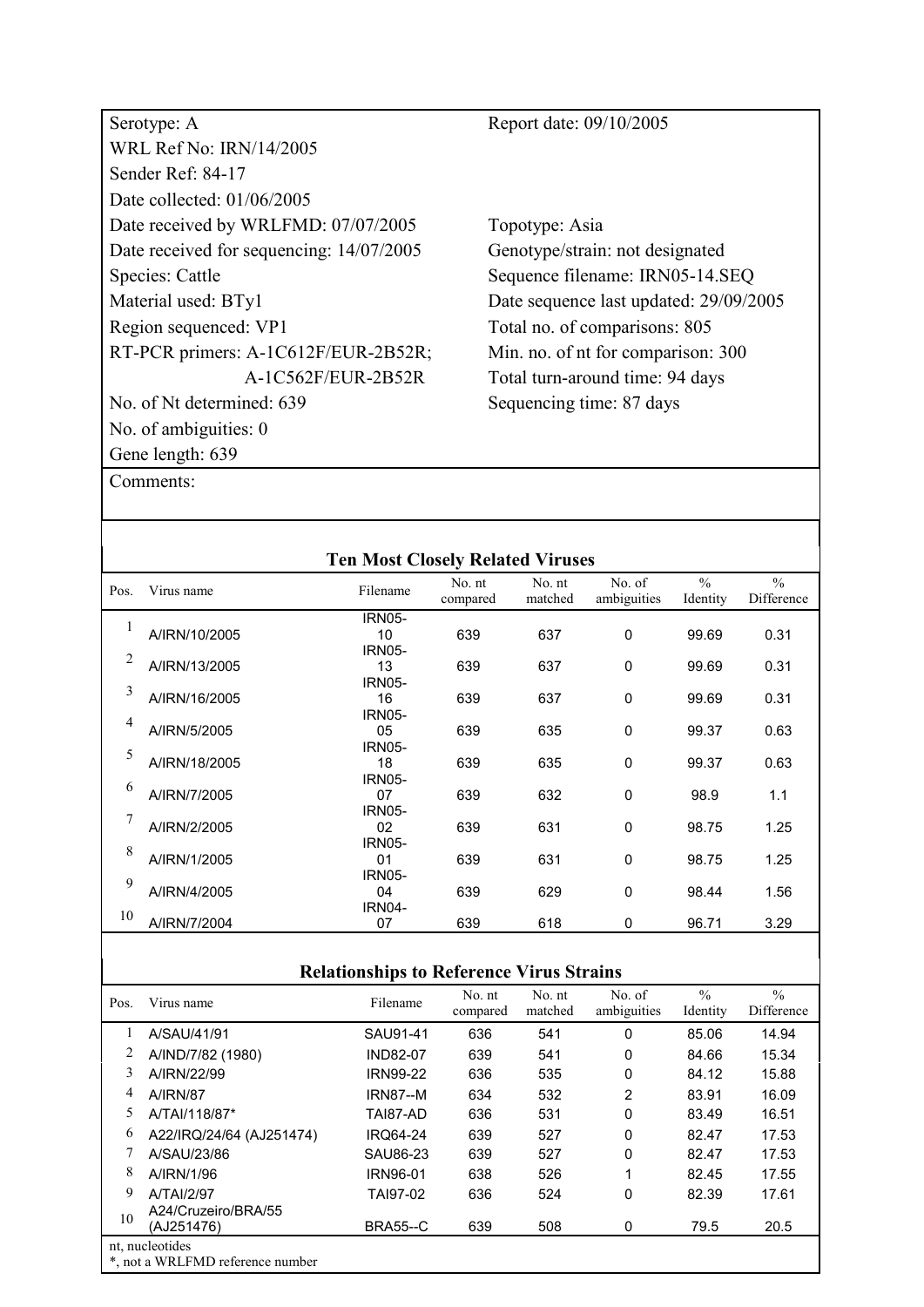| Serotype: A                              | Report date: 09/10/2005                |
|------------------------------------------|----------------------------------------|
| <b>WRL Ref No: IRN/16/2005</b>           |                                        |
| Sender Ref: 84-13                        |                                        |
| Date collected: 07/06/2005               |                                        |
| Date received by WRLFMD: 07/07/2005      | Topotype: Asia                         |
| Date received for sequencing: 14/07/2005 | Genotype/strain: not designated        |
| Species: Cattle                          | Sequence filename: IRN05-16.SEQ        |
| Material used: BTy1                      | Date sequence last updated: 29/09/2005 |
| Region sequenced: VP1                    | Total no. of comparisons: 805          |
| RT-PCR primers: A-1C612F/EUR-2B52R;      | Min. no. of nt for comparison: 300     |
| A-1C562F/EUR-2B52R                       | Total turn-around time: 94 days        |
| No. of Nt determined: 639                | Sequencing time: 87 days               |
| No. of ambiguities: $0$                  |                                        |
| Gene length: 639                         |                                        |

| $\frac{0}{0}$<br>No. of<br>No. nt<br>No. nt<br>Filename<br>Pos.<br>Virus name<br>ambiguities<br>matched<br>Identity<br>compared<br><b>IRN05-</b><br>1<br>$\mathbf 0$<br>A/IRN/10/2005<br>639<br>639<br>100<br>10<br><b>IRN05-</b><br>$\overline{2}$<br>A/IRN/13/2005<br>$\mathbf 0$<br>13<br>639<br>639<br>100<br><b>IRN05-</b><br>3<br>A/IRN/14/2005<br>639<br>$\mathbf 0$<br>14<br>637<br>99.69<br><b>IRN05-</b><br>$\overline{4}$<br>A/IRN/5/2005<br>05<br>639<br>637<br>$\mathbf 0$<br>99.69<br><b>IRN05-</b><br>5<br>A/IRN/18/2005<br>$\mathbf 0$<br>18<br>639<br>637<br>99.69<br><b>IRN05-</b> | $\frac{0}{0}$<br>Difference |
|------------------------------------------------------------------------------------------------------------------------------------------------------------------------------------------------------------------------------------------------------------------------------------------------------------------------------------------------------------------------------------------------------------------------------------------------------------------------------------------------------------------------------------------------------------------------------------------------------|-----------------------------|
|                                                                                                                                                                                                                                                                                                                                                                                                                                                                                                                                                                                                      |                             |
|                                                                                                                                                                                                                                                                                                                                                                                                                                                                                                                                                                                                      |                             |
|                                                                                                                                                                                                                                                                                                                                                                                                                                                                                                                                                                                                      | 0                           |
|                                                                                                                                                                                                                                                                                                                                                                                                                                                                                                                                                                                                      |                             |
|                                                                                                                                                                                                                                                                                                                                                                                                                                                                                                                                                                                                      | 0                           |
|                                                                                                                                                                                                                                                                                                                                                                                                                                                                                                                                                                                                      |                             |
|                                                                                                                                                                                                                                                                                                                                                                                                                                                                                                                                                                                                      | 0.31                        |
|                                                                                                                                                                                                                                                                                                                                                                                                                                                                                                                                                                                                      |                             |
|                                                                                                                                                                                                                                                                                                                                                                                                                                                                                                                                                                                                      | 0.31                        |
|                                                                                                                                                                                                                                                                                                                                                                                                                                                                                                                                                                                                      |                             |
|                                                                                                                                                                                                                                                                                                                                                                                                                                                                                                                                                                                                      | 0.31                        |
| 6                                                                                                                                                                                                                                                                                                                                                                                                                                                                                                                                                                                                    |                             |
| A/IRN/7/2005<br>0<br>07<br>639<br>634<br>99.22                                                                                                                                                                                                                                                                                                                                                                                                                                                                                                                                                       | 0.78                        |
| <b>IRN05-</b><br>7                                                                                                                                                                                                                                                                                                                                                                                                                                                                                                                                                                                   |                             |
| A/IRN/2/2005<br>0<br>639<br>633<br>02<br>99.06                                                                                                                                                                                                                                                                                                                                                                                                                                                                                                                                                       | 0.94                        |
| <b>IRN05-</b><br>8                                                                                                                                                                                                                                                                                                                                                                                                                                                                                                                                                                                   |                             |
| A/IRN/1/2005<br>0<br>639<br>633<br>01<br>99.06                                                                                                                                                                                                                                                                                                                                                                                                                                                                                                                                                       | 0.94                        |
| <b>IRN05-</b><br>9                                                                                                                                                                                                                                                                                                                                                                                                                                                                                                                                                                                   |                             |
| A/IRN/4/2005<br>639<br>631<br>0<br>04<br>98.75                                                                                                                                                                                                                                                                                                                                                                                                                                                                                                                                                       | 1.25                        |
| IRN04-<br>10                                                                                                                                                                                                                                                                                                                                                                                                                                                                                                                                                                                         |                             |
| A/IRN/7/2004<br>639<br>620<br>07<br>0<br>97.03                                                                                                                                                                                                                                                                                                                                                                                                                                                                                                                                                       | 2.97                        |

| Pos. | Virus name                                          | Filename        | No. nt<br>compared | No. nt<br>matched | No. of<br>ambiguities | $\frac{0}{0}$<br>Identity | $\frac{0}{0}$<br>Difference |
|------|-----------------------------------------------------|-----------------|--------------------|-------------------|-----------------------|---------------------------|-----------------------------|
|      | A/SAU/41/91                                         | SAU91-41        | 636                | 542               | $\Omega$              | 85.22                     | 14.78                       |
|      | A/IND/7/82 (1980)                                   | <b>IND82-07</b> | 639                | 542               | 0                     | 84.82                     | 15.18                       |
| 3    | A/IRN/22/99                                         | <b>IRN99-22</b> | 636                | 535               | 0                     | 84.12                     | 15.88                       |
| 4    | <b>A/IRN/87</b>                                     | <b>IRN87--M</b> | 634                | 533               | 2                     | 84.07                     | 15.93                       |
| 5.   | A/TAI/118/87*                                       | TAI87-AD        | 636                | 532               | 0                     | 83.65                     | 16.35                       |
| 6    | A22/IRQ/24/64 (AJ251474)                            | <b>IRQ64-24</b> | 639                | 528               | 0                     | 82.63                     | 17.37                       |
|      | A/SAU/23/86                                         | SAU86-23        | 639                | 528               | 0                     | 82.63                     | 17.37                       |
| 8    | A/IRN/1/96                                          | IRN96-01        | 638                | 527               | 1                     | 82.6                      | 17.4                        |
| 9    | A/TAI/2/97                                          | TAI97-02        | 636                | 525               | 0                     | 82.55                     | 17.45                       |
| 10   | A24/Cruzeiro/BRA/55<br>(AJ251476)                   | <b>BRA55--C</b> | 639                | 509               | 0                     | 79.66                     | 20.34                       |
|      | nt, nucleotides<br>*, not a WRLFMD reference number |                 |                    |                   |                       |                           |                             |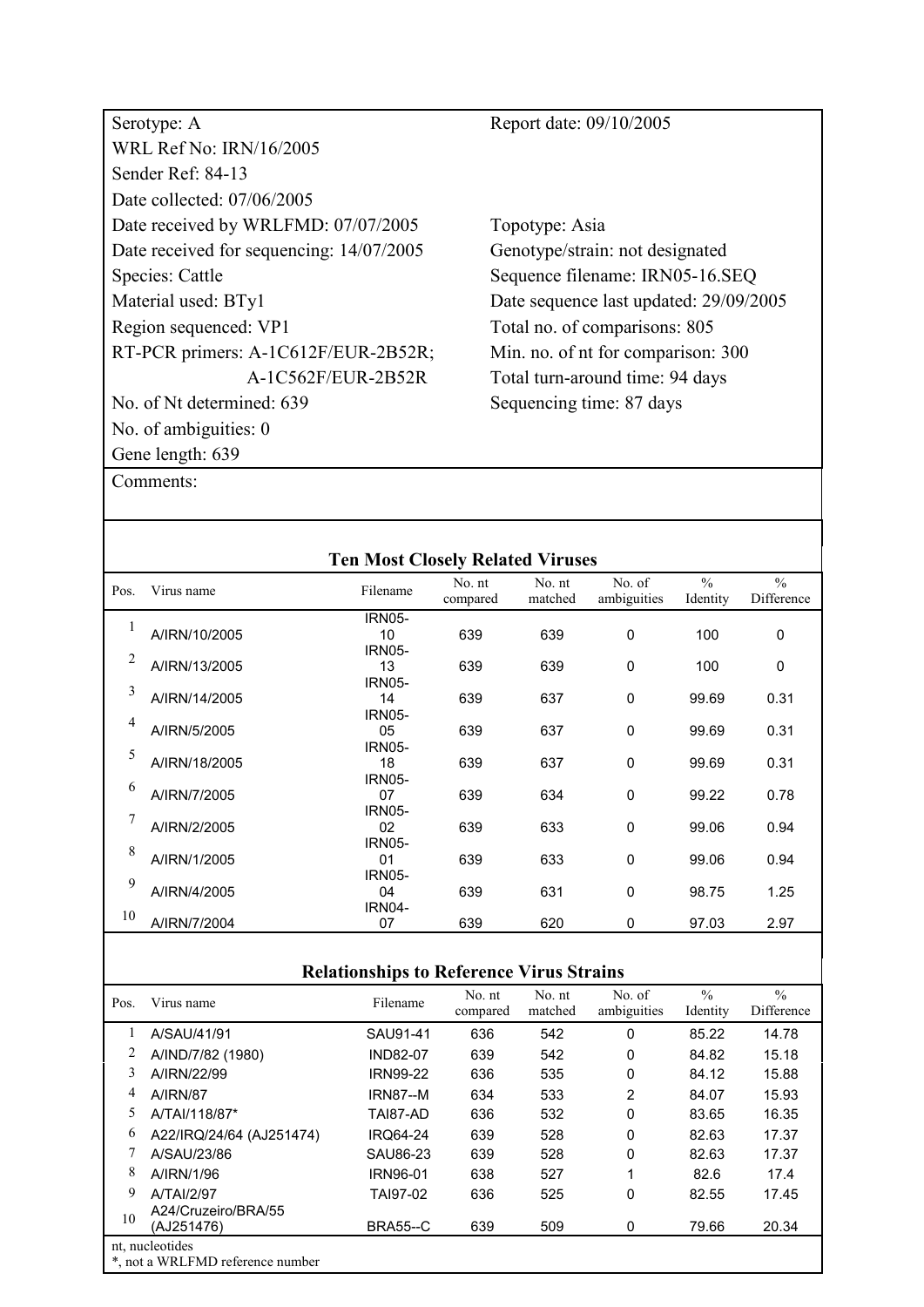| Serotype: A                              | Report date: 09/10/2005                |
|------------------------------------------|----------------------------------------|
| <b>WRL Ref No: IRN/17/2005</b>           |                                        |
| Sender Ref: 84-15                        |                                        |
| Date collected: 12/06/2005               |                                        |
| Date received by WRLFMD: 07/07/2005      | Topotype: Asia                         |
| Date received for sequencing: 14/07/2005 | Genotype/strain: Iran-96               |
| Species: Cattle                          | Sequence filename: IRN05-17.SEQ        |
| Material used: BTy1                      | Date sequence last updated: 06/10/2005 |
| Region sequenced: VP1                    | Total no. of comparisons: 805          |
| RT-PCR primers: A-1C612F/EUR-2B52R       | Min. no. of nt for comparison: 300     |
| No. of Nt determined: 636                | Total turn-around time: 94 days        |
| No. of ambiguities: $0$                  | Sequencing time: 87 days               |
| Gene length: 636                         |                                        |
| Comments:                                |                                        |

|      |               | <b>Ten Most Closely Related Viruses</b> |                    |                   |                       |                           |                             |
|------|---------------|-----------------------------------------|--------------------|-------------------|-----------------------|---------------------------|-----------------------------|
| Pos. | Virus name    | Filename                                | No. nt<br>compared | No. nt<br>matched | No. of<br>ambiguities | $\frac{0}{0}$<br>Identity | $\frac{0}{0}$<br>Difference |
|      |               | <b>IRN04-</b>                           |                    |                   |                       |                           |                             |
| 1    | A/IRN/32/2004 | 32                                      | 636                | 625               | $\Omega$              | 98.27                     | 1.73                        |
|      |               | <b>IRN03-</b>                           |                    |                   |                       |                           |                             |
| 2    | A/IRN/9/2003  | 09                                      | 636                | 614               | $\Omega$              | 96.54                     | 3.46                        |
|      |               | <b>IRN03-</b>                           |                    |                   |                       |                           |                             |
| 3    | A/IRN/5/2003  | 05                                      | 636                | 614               | $\Omega$              | 96.54                     | 3.46                        |
|      |               | <b>IRN03-</b>                           |                    |                   |                       |                           |                             |
| 4    | A/IRN/1/2003  | 01                                      | 487                | 470               | 3                     | 96.51                     | 3.49                        |
|      |               | <b>IRQ02-</b>                           |                    |                   |                       |                           |                             |
| 5    | A/IRQ/24/2002 | 24                                      | 633                | 608               | 3                     | 96.05                     | 3.95                        |
|      |               | <b>IRQ02-</b>                           |                    |                   |                       |                           |                             |
| 6    | A/IRQ/33/2002 | 33                                      | 636                | 610               | $\mathbf 0$           | 95.91                     | 4.09                        |
| 7    |               | <b>IRQ02-</b>                           |                    |                   |                       |                           |                             |
|      | A/IRQ/59/2002 | 59                                      | 636                | 609               | $\mathbf 0$           | 95.75                     | 4.25                        |
| 8    |               | <b>IRQ02-</b>                           |                    |                   |                       |                           |                             |
|      | A/IRQ/5/2002  | 05                                      | 620                | 592               | 16                    | 95.48                     | 4.52                        |
| 9    |               | <b>IRQ02-</b>                           |                    |                   |                       |                           |                             |
|      | A/IRQ/60/2002 | 60                                      | 636                | 607               | $\mathbf 0$           | 95.44                     | 4.56                        |
| 10   |               | <b>IRQ02-</b>                           |                    |                   |                       |                           |                             |
|      | A/IRQ/2/2002  | 02                                      | 636                | 607               | 0                     | 95.44                     | 4.56                        |

| Pos. | Virus name                        | Filename        | No. nt<br>compared | No. nt<br>matched | No. of<br>ambiguities | $\frac{0}{0}$<br>Identity | $\frac{0}{0}$<br>Difference |
|------|-----------------------------------|-----------------|--------------------|-------------------|-----------------------|---------------------------|-----------------------------|
|      | A/IRN/1/96                        | <b>IRN96-01</b> | 635                | 588               |                       | 92.6                      | 7.4                         |
|      | A/SAU/23/86                       | SAU86-23        | 636                | 529               | 0                     | 83.18                     | 16.82                       |
| 3    | A22/IRQ/24/64 (AJ251474)          | <b>IRQ64-24</b> | 636                | 528               | 0                     | 83.02                     | 16.98                       |
| 4    | A/TAI/118/87*                     | TAI87-AD        | 633                | 521               | $\Omega$              | 82.31                     | 17.69                       |
| 5    | <b>A/IRN/87</b>                   | <b>IRN87--M</b> | 631                | 518               | 2                     | 82.09                     | 17.91                       |
| 6    | A/IRN/22/99                       | <b>IRN99-22</b> | 636                | 522               | 0                     | 82.08                     | 17.92                       |
|      | A/IND/7/82 (1980)                 | <b>IND82-07</b> | 636                | 520               | $\Omega$              | 81.76                     | 18.24                       |
| 8    | A/SAU/41/91                       | SAU91-41        | 636                | 515               | $\Omega$              | 80.97                     | 19.03                       |
| 9    | A/TAI/2/97                        | TAI97-02        | 633                | 507               | $\Omega$              | 80.09                     | 19.91                       |
| 10   | A24/Cruzeiro/BRA/55<br>(AJ251476) | <b>BRA55--C</b> | 636                | 506               | 0                     | 79.56                     | 20.44                       |
|      | nt, nucleotides                   |                 |                    |                   |                       |                           |                             |
|      | *, not a WRLFMD reference number  |                 |                    |                   |                       |                           |                             |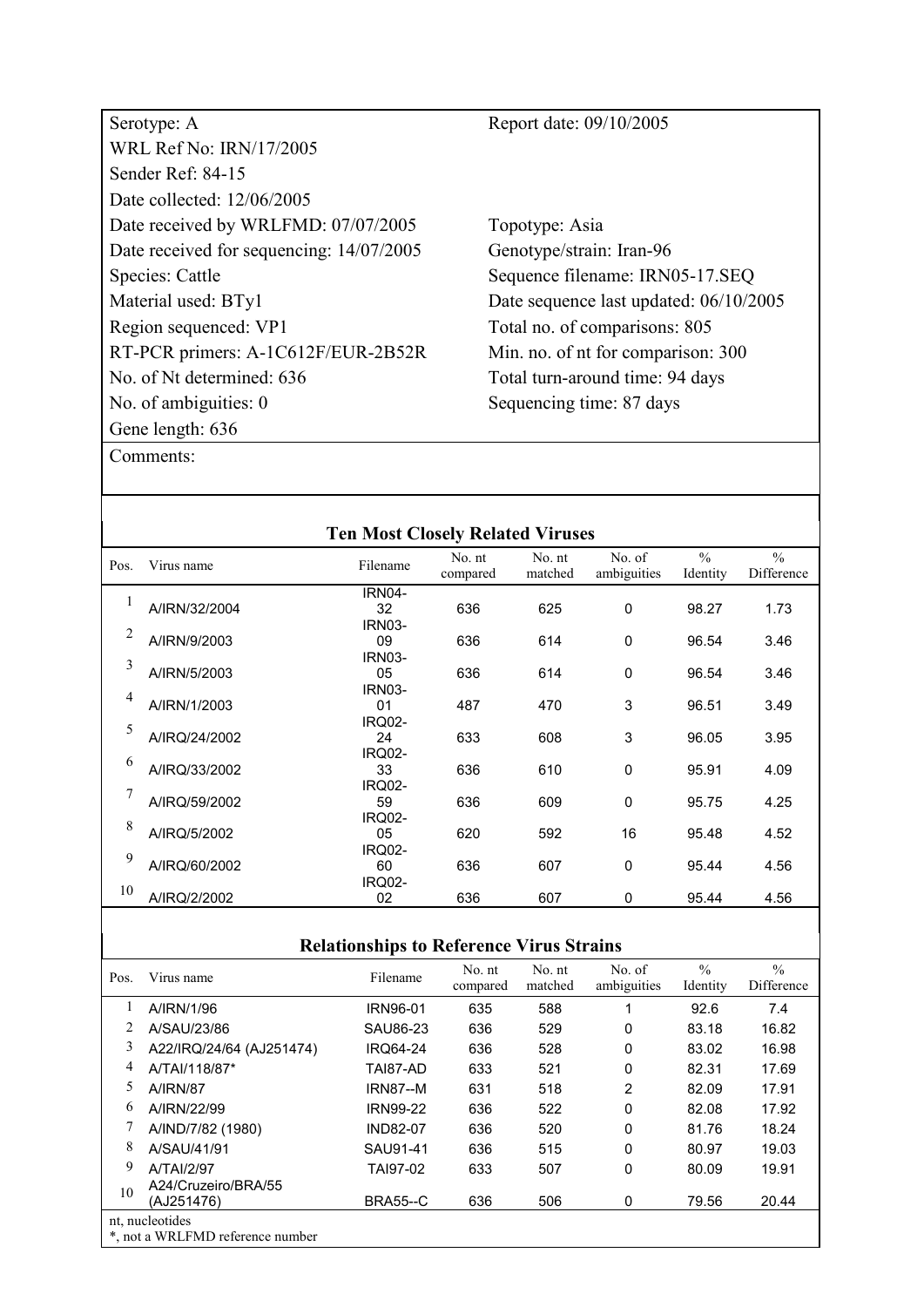| Serotype: A                              | Report date: 09/10/2005   |
|------------------------------------------|---------------------------|
| <b>WRL Ref No: IRN/18/2005</b>           |                           |
| Sender Ref: 84-18                        |                           |
| Date collected: 12/06/2005               | Topotype: Asia            |
| Date received by WRLFMD: 07/07/2005      | Genotype/strain: not desi |
| Date received for sequencing: 14/07/2005 | Sequence filename: IRN0   |
| Species: Cattle                          | Date sequence last update |
| Material used: BTy1                      | Total no. of comparisons  |
| Region sequenced: VP1                    | Min. no. of nt for compar |
| RT-PCR primers: A-1C612F/EUR-2B52R;      | Total turn-around time: 9 |
| A-1C562F/EUR-2B52R                       | Sequencing time: 87 days  |
| No. of Nt determined: 639                |                           |
| No. of ambiguities: 0                    |                           |
| Gene length: 639                         |                           |

sia rain: not designated ename: IRN05-18.SEQ ce last updated: 29/09/2005 comparisons: 805 nt for comparison: 300 round time: 94 days time: 87 days

|        |               | <b>Ten Most Closely Related Viruses</b> |                    |                   |                       |                           |                             |
|--------|---------------|-----------------------------------------|--------------------|-------------------|-----------------------|---------------------------|-----------------------------|
| Pos.   | Virus name    | Filename                                | No. nt<br>compared | No. nt<br>matched | No. of<br>ambiguities | $\frac{0}{0}$<br>Identity | $\frac{0}{0}$<br>Difference |
|        |               | <b>IRN05-</b>                           |                    |                   |                       |                           |                             |
| 1      | A/IRN/10/2005 | 10                                      | 639                | 637               | $\Omega$              | 99.69                     | 0.31                        |
| 2      |               | <b>IRN05-</b>                           |                    |                   |                       |                           |                             |
|        | A/IRN/13/2005 | 13                                      | 639                | 637               | $\mathbf{0}$          | 99.69                     | 0.31                        |
| 3      |               | <b>IRN05-</b>                           |                    |                   |                       |                           |                             |
|        | A/IRN/16/2005 | 16                                      | 639                | 637               | $\mathbf{0}$          | 99.69                     | 0.31                        |
| 4      |               | <b>IRN05-</b>                           |                    |                   |                       |                           |                             |
|        | A/IRN/14/2005 | 14                                      | 639                | 635               | $\mathbf{0}$          | 99.37                     | 0.63                        |
| 5      |               | <b>IRN05-</b>                           |                    |                   |                       |                           |                             |
|        | A/IRN/5/2005  | 05                                      | 639                | 635               | $\mathbf{0}$          | 99.37                     | 0.63                        |
| 6      |               | <b>IRN05-</b>                           |                    |                   |                       |                           |                             |
|        | A/IRN/7/2005  | 07                                      | 639                | 632               | $\mathbf{0}$          | 98.9                      | 1.1                         |
| $\tau$ |               | <b>IRN05-</b>                           |                    |                   |                       |                           |                             |
|        | A/IRN/1/2005  | 01                                      | 639                | 631               | $\mathbf{0}$          | 98.75                     | 1.25                        |
| 8      |               | <b>IRN05-</b>                           |                    |                   |                       |                           |                             |
|        | A/IRN/2/2005  | 02                                      | 639                | 631               | $\mathbf{0}$          | 98.75                     | 1.25                        |
| 9      |               | <b>IRN05-</b>                           |                    |                   |                       |                           |                             |
|        | A/IRN/4/2005  | 04                                      | 639                | 629               | $\mathbf{0}$          | 98.44                     | 1.56                        |
| 10     |               | <b>IRN04-</b>                           |                    |                   |                       |                           |                             |
|        | A/IRN/7/2004  | 07                                      | 639                | 618               | 0                     | 96.71                     | 3.29                        |

| <b>Relationships to Reference Virus Strains</b>     |                                   |                 |                    |                   |                       |                           |                             |  |
|-----------------------------------------------------|-----------------------------------|-----------------|--------------------|-------------------|-----------------------|---------------------------|-----------------------------|--|
| Pos.                                                | Virus name                        | Filename        | No. nt<br>compared | No. nt<br>matched | No. of<br>ambiguities | $\frac{0}{0}$<br>Identity | $\frac{0}{0}$<br>Difference |  |
|                                                     | A/SAU/41/91                       | SAU91-41        | 636                | 541               | 0                     | 85.06                     | 14.94                       |  |
|                                                     | A/IND/7/82 (1980)                 | <b>IND82-07</b> | 639                | 540               | 0                     | 84.51                     | 15.49                       |  |
| 3                                                   | A/IRN/22/99                       | <b>IRN99-22</b> | 636                | 534               | 0                     | 83.96                     | 16.04                       |  |
| 4                                                   | A/TAI/118/87*                     | TAI87-AD        | 636                | 533               | 0                     | 83.81                     | 16.19                       |  |
| 5.                                                  | <b>A/IRN/87</b>                   | IRN87--M        | 634                | 531               | 2                     | 83.75                     | 16.25                       |  |
| 6                                                   | A22/IRQ/24/64 (AJ251474)          | <b>IRQ64-24</b> | 639                | 527               | 0                     | 82.47                     | 17.53                       |  |
|                                                     | A/IRN/1/96                        | <b>IRN96-01</b> | 638                | 526               | 1                     | 82.45                     | 17.55                       |  |
| 8                                                   | A/TAI/2/97                        | TAI97-02        | 636                | 524               | 0                     | 82.39                     | 17.61                       |  |
| 9                                                   | A/SAU/23/86                       | SAU86-23        | 639                | 526               | 0                     | 82.32                     | 17.68                       |  |
| 10                                                  | A24/Cruzeiro/BRA/55<br>(AJ251476) | <b>BRA55--C</b> | 639                | 507               | 0                     | 79.34                     | 20.66                       |  |
| nt, nucleotides<br>*, not a WRLFMD reference number |                                   |                 |                    |                   |                       |                           |                             |  |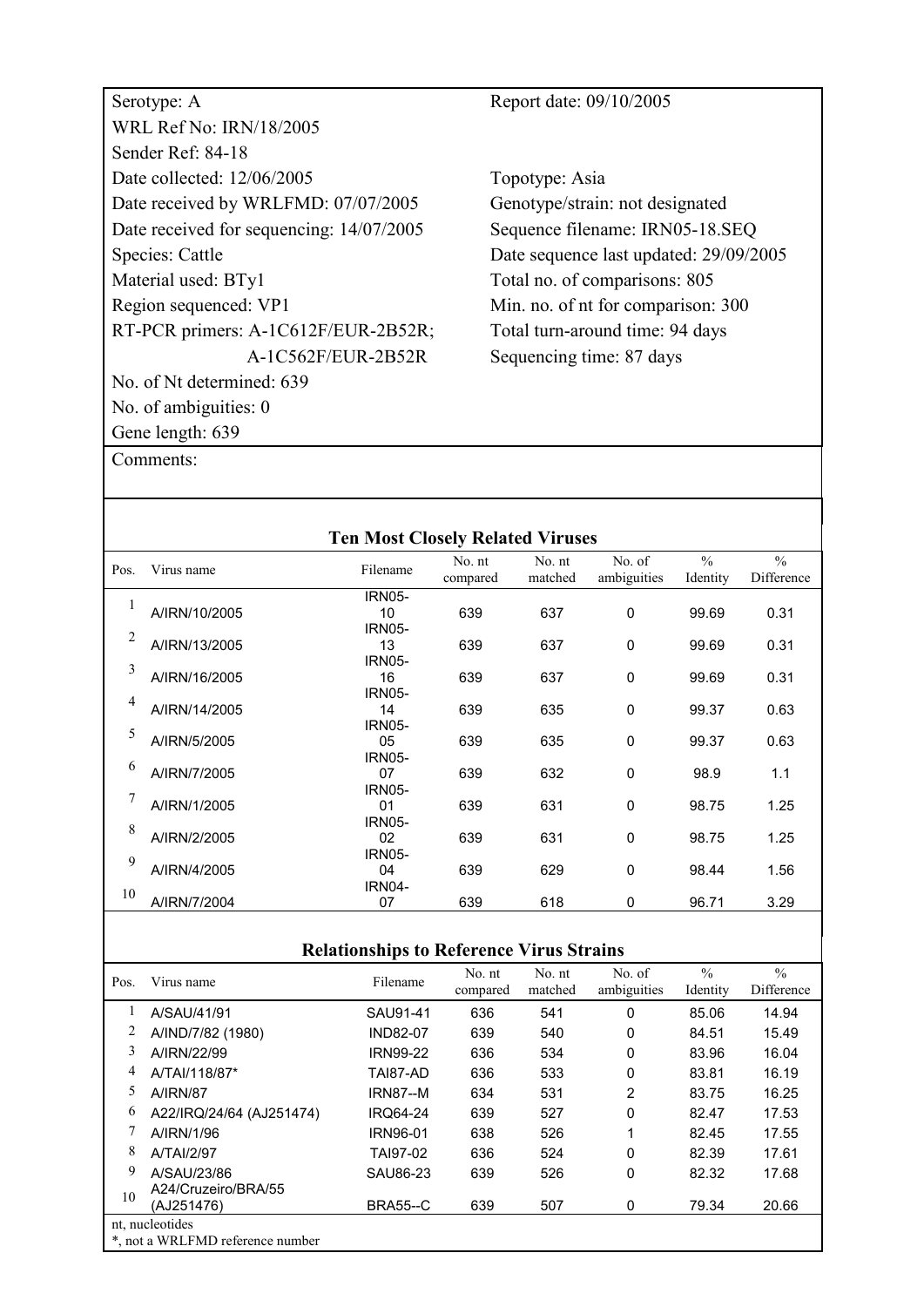# Report on FMDV A from Iran in 2005